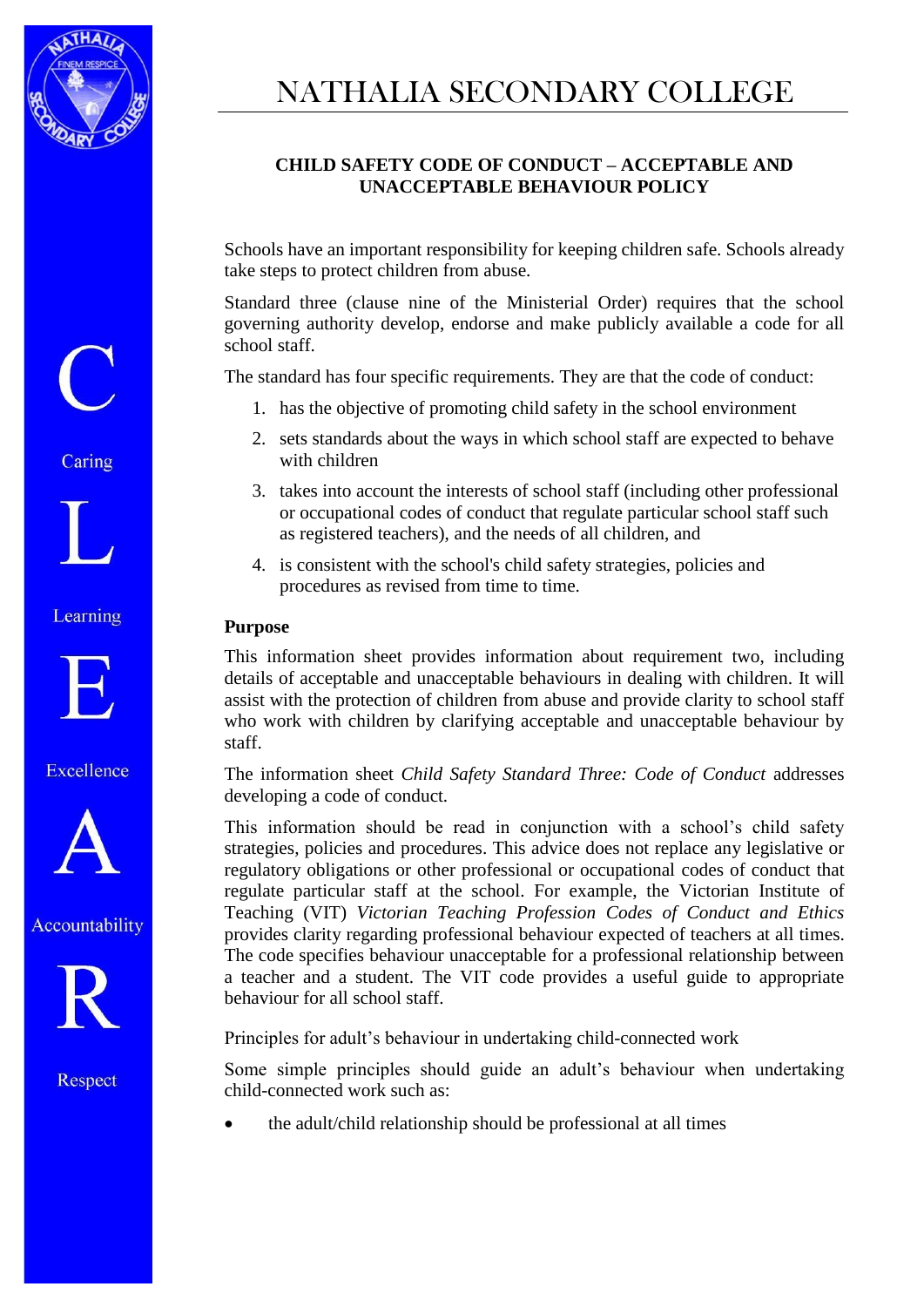

- an adult's response to a child's behaviour or circumstance should be commensurate with the child's age and vulnerability and the adult's responsibility for the care, safety and welfare of the child
- an adult should not be alone with a child unless there is line of sight to other adults
- an adult should not initiate or seek physical contact or contact with children outside school.
- all staff, contractors and volunteers are aware of their obligation to observe the Code of Conduct (particularly as it relates to child safety) and requirements in regard to failure to disclose and failure to protect.

Acceptable and unacceptable behaviours

The following lists are not intended to be exhaustive.

### **Acceptable behaviours**

All staff, volunteers and board/school council members are responsible for supporting the safety of children by:

- adhering to the school's child safe policy and upholding the school's statement of commitment to child safety at all times
- taking all reasonable steps to protect children from abuse
- treating everyone in the school community with respect
- listening and responding to the views and concerns of children, particularly if they are telling you that they or another child has been abused or that they are worried about their safety/the safety of another child
- promoting the cultural safety, participation and empowerment of Aboriginal and Torres Strait Islander children (for example, by never questioning an Aboriginal and Torres Strait Islander child's self-identification)
- promoting the cultural safety, participation and empowerment of children with culturally and/or linguistically diverse backgrounds (for example, by having a zero tolerance of discrimination)
- promoting the safety, participation and empowerment of children with a disability (for example, during personal care activities)
- ensuring as far as practicable that adults are not alone with a child
- reporting any allegations of child abuse to the school's leadership (or member of wellbeing)
- understanding and complying with all reporting obligations as they relate to mandatory reporting and reporting under the *Crimes Act 1958*

Caring

Learning



Excellence



Accountability

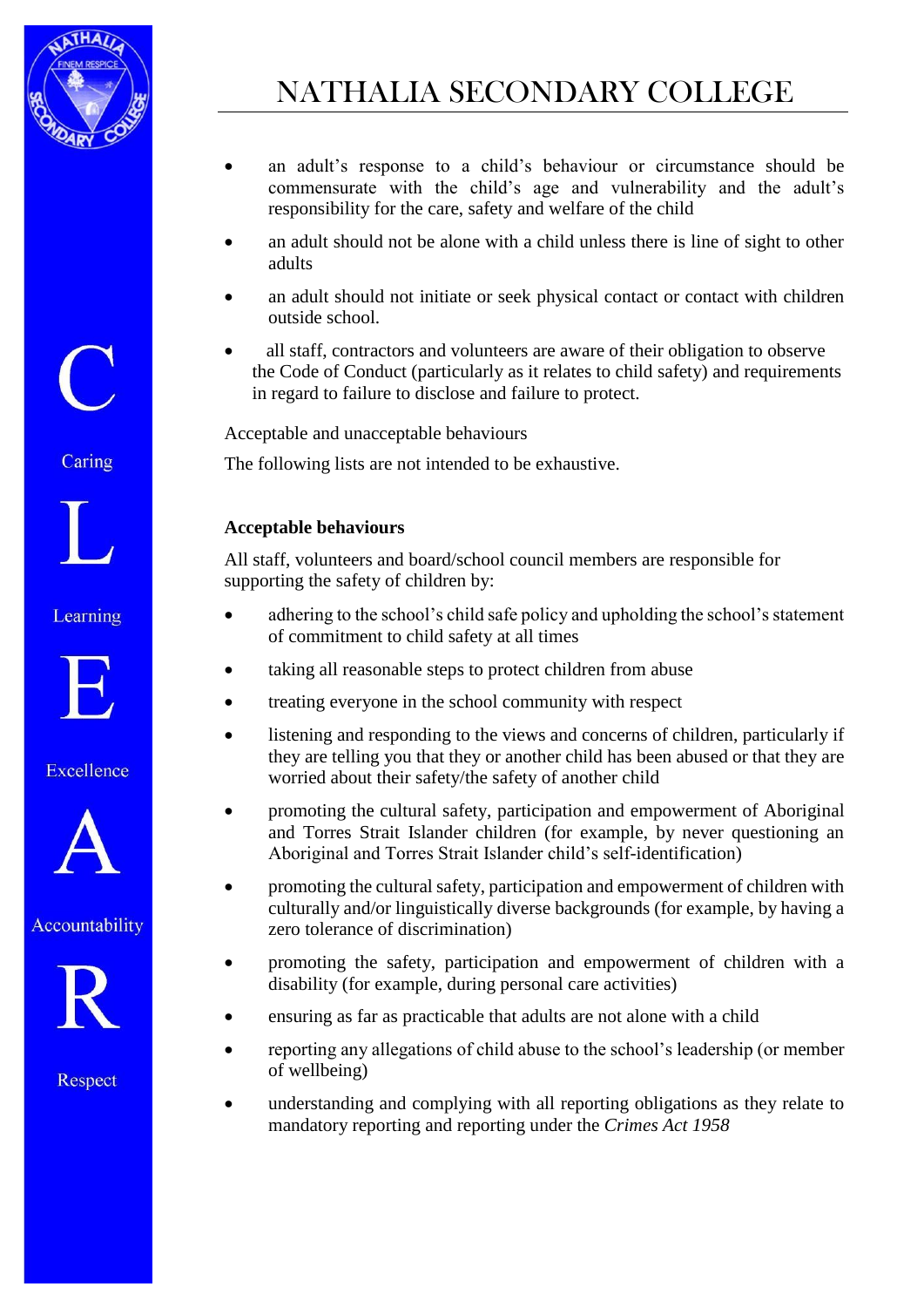

- reporting any child safety concerns to the school's leadership (or wellbeing staff)
- if an allegation of child abuse is made, ensuring as quickly as possible that the child(ren) are safe
- reporting to the Victorian Institute of Teaching any charges, committals for trial or convictions in relation to a sexual offence by a registered teacher, or certain allegations or concerns about a registered teacher.

#### **Unacceptable behaviours**

Staff and volunteers must not:

- ignore or disregard any suspected or disclosed child abuse
- develop any 'special' relationships with children that could be seen as favouritism (for example, the offering of gifts or special treatment for specific children)
- exhibit behaviours with children which may be construed as unnecessarily physical (for example inappropriate sitting on laps)
- put children at risk of abuse (for example, by locking doors)
- initiate unnecessary physical contact which children or do things of a personal nature that a child can do for themselves, such as toileting or changing clothes

#### **Further information**

- Victorian Registration and Qualifications Authority
- Child safe standards website (all schools): [www.vrqa.vic.gov.au/childsafe](http://www.vrqa.vic.gov.au/childsafe)
- Government Schools
- Website: [www.education.vic.gov.au/childhood/providers/regulation/Pages/childsafestan](http://www.education.vic.gov.au/childhood/providers/regulation/Pages/childsafestandards) [dards](http://www.education.vic.gov.au/childhood/providers/regulation/Pages/childsafestandards)
- Email: [child.safe.schools@edumail.vic.gov.au](mailto:child.safe.schools@edumail.vic.gov.au)
- The Victorian Institute of Teaching
- For *Victorian Teaching Profession Codes of Conduct and Ethics* and information about employer responsibilities to report action taken against registered teachers in response to allegations and concerns about registered teachers.
- Website: [www.vit.edu.au](http://www.vit.edu.au/)

Caring

#### Learning



#### Excellence



### Accountability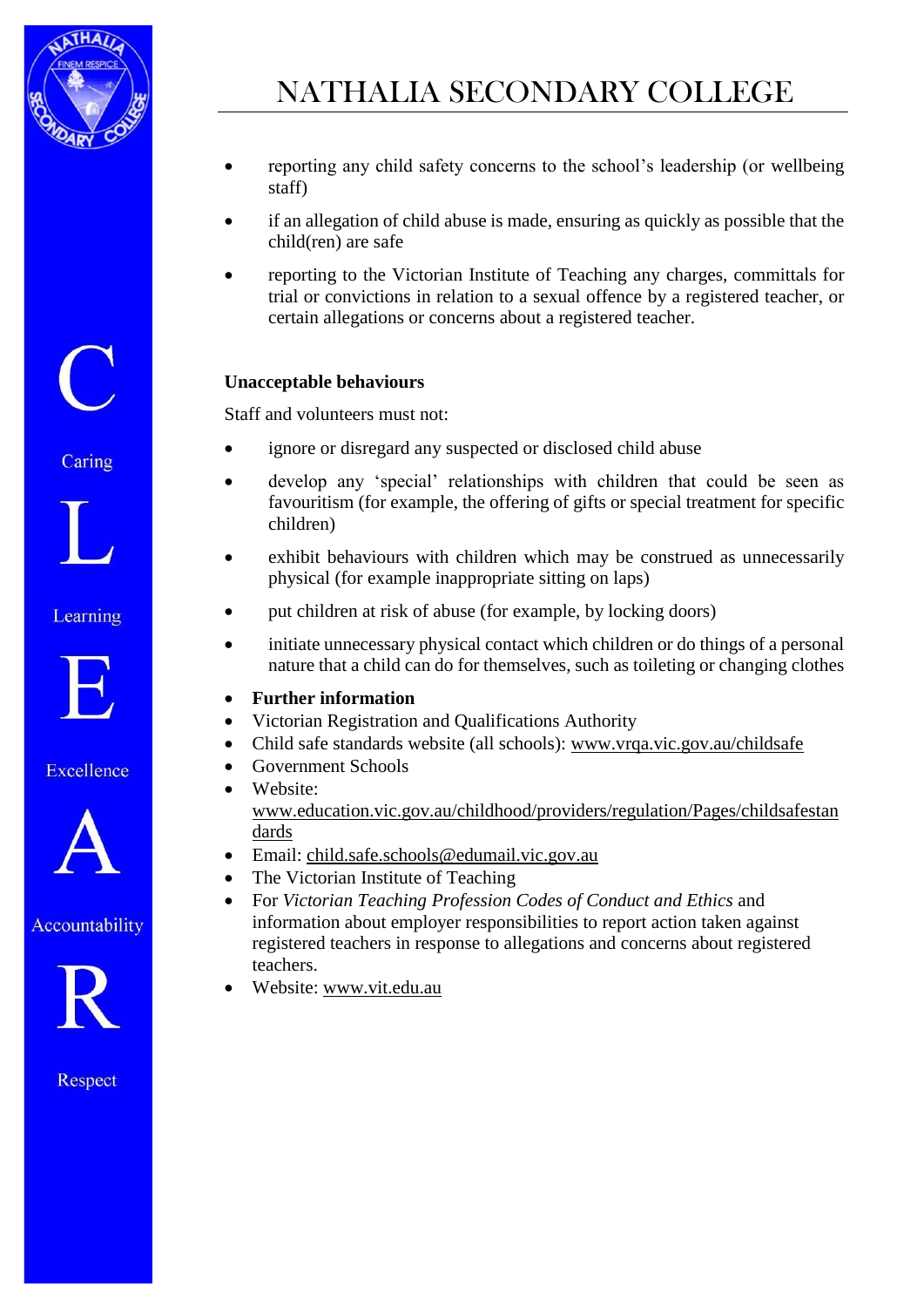

# NATHALIA SECONDARY COLLEGE

#### **Definitions**

A full list of definitions for Ministerial Order No. 870 is available at [www.vrqa.vic.gov.au/childsafe.](http://www.vrqa.vic.gov.au/childsafe)

#### *Child abuse* includes—

- o any act committed against a child involving
	- o a sexual offence or
	- o an offence under section 49B(2) of the *Crimes Act 1958* (grooming)
	- o the infliction, on a child, of—
	- o physical violence or
	- o serious emotional or psychological harm
	- o serious neglect of a child.

*Child-connected work* means work authorised by the school governing authority and performed by an adult in a school environment while children are present or reasonably expected to be present.

*Child safety* encompasses matters related to protecting all children from child abuse, managing the risk of child abuse, providing support to a child at risk of child abuse, and responding to incidents or allegations of child abuse.

*School environment* means any physical or virtual place made available or authorised by the school governing authority for use by a child during or outside school hours, including:

- o a campus of the school
- o online school environments (including email and intranet systems)
- o other locations provided by the school for a child's use (including, without limitation, locations used for school camps, sporting events, excursions, competitions, and other events).

#### *School staff* means:

o in a government school, an individual working in a school environment who is:

- o employed under Part 2.4 of the *Education and Training Reform Act 2006* (ETR Act) in the government teaching service or
- o employed under a contract of service by the council of the school under Part 2.3 of the ETR Act or
- o a volunteer or a contracted service provider (whether or not a body corporate or any other person is an intermediary).
- o in a non-government school, an individual working in a school environment who is:
	- o directly engaged or employed by a school governing authority

Caring



Learning



Excellence



Accountability